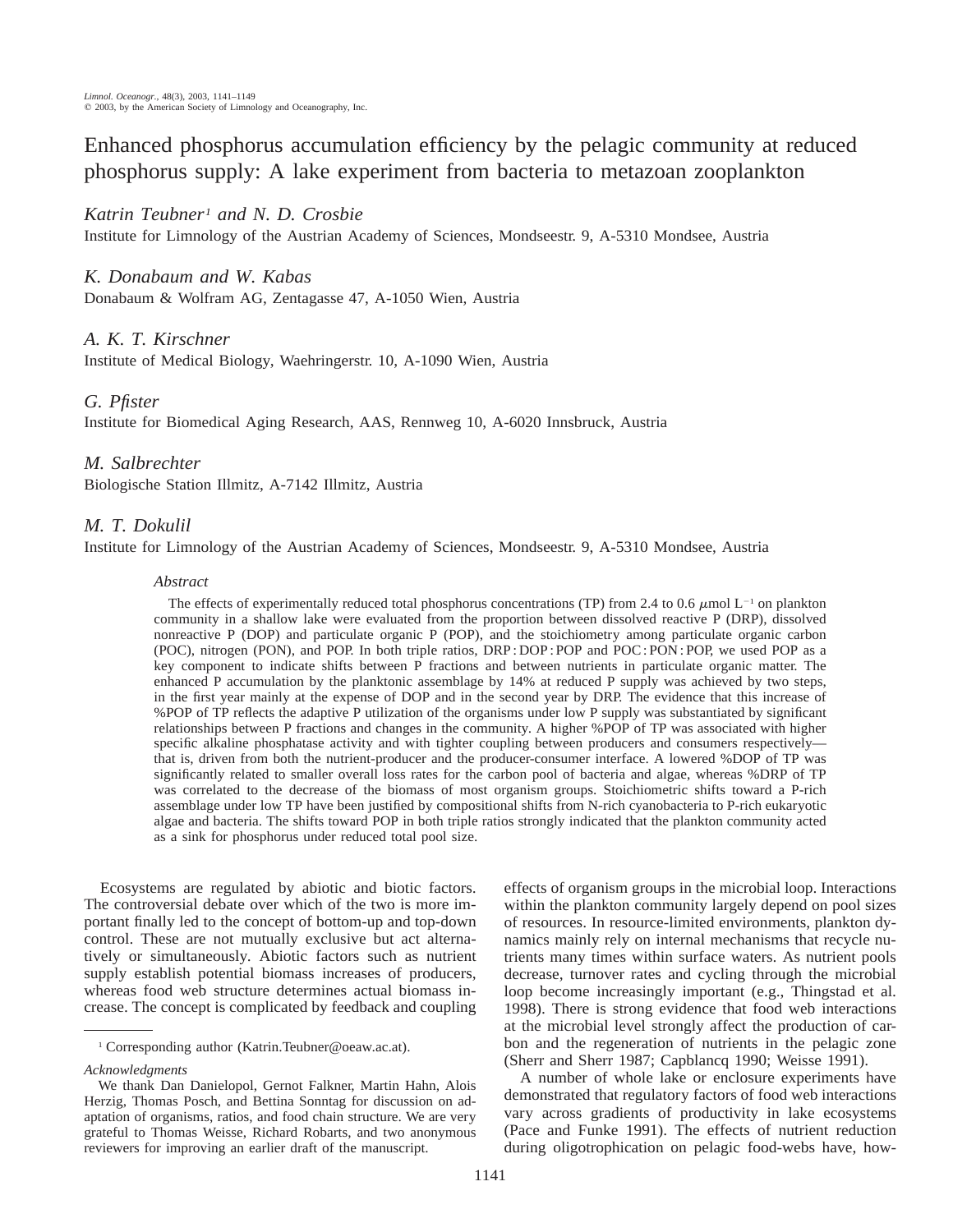ever, mainly been deduced from field observations (Manca and Ruggiu 1998). The implications of experimental nutrient stripping on pelagic interactions are not common but suggest that nutrients appear to regulate bacteria in oligotrophic waters, whereas protozoan regulation is more complex and is related to nutrients and community structure.

In freshwater systems, phosphorus is usually the major bottom-up element controlling productivity (e.g., Hecky and Kilham 1988). The absolute concentration of particulate organic P (POP) is a function of total biomass. As a consequence, POP can be seen as a key-parameter in P limited ecosystems. POP, however, can not be seen independently but is linked to other fractions (dissolved reactive P [DRP], dissolved nonreactive P [DOP], mainly dissolved organic P, and some inorganic polyphosphates) within the total P pool (TP) and to other nutrients within particulate organic matter (POM). In terms of ratios, these two relationships are expressed by DRP : DOP : POP and particulate organic carbon (POC) : particulate organic nitrogen (PON) : POP, respectively. Portions between the P fractions, as described by the first triple ratio (Teubner 2003), reflect biomass, P availability for producers (Cotner and Wetzel 1992; Coveney and Wetzel 1995), and P release by producers and consumers (Lampert 1978; Jones and Cannon 1986). The second triple ratio concerns the stoichiometric relationship between nutrients in planktonic matter. The significance of stoichiometry, proposed first by Redfield (1958) by  $C: N : P = 106 : 16 : 1$  for marine net samples, has been assessed as an indicator for the nutrient limitation of phytoplankton composition at the species, community, and ecosystem levels (e.g., Hecky and Kilham 1988; Hillebrand and Sommer 1999; Teubner and Dokulil 2002), of community structure and food web interactions (e.g., Tilman et al. 1982; Behrendt 1990; Sterner et al. 1993; Urabe et al. 1995; Elser and Urabe 1999).

Phosphorus was experimentally reduced by internal precipitation in a shallow urban lake (Alte Donau, Vienna). The effects of reduced P supply on the planktonic community from bacteria to metazoans are central for our lake experiment in Alte Donau. We wanted to test how powerful these effects were as reflected by shifts in DRP : DOP : POP and POC : PON : POP. We hypothesized that the portion of POP in both triple ratios is a key component in showing adaptive P utilization of plankton communities under low P supply. In particular, we want to test how possible shifts between the P fractions and the stoichiometry of nutrients are related to changes in structures and processes at the nutrient-producer and the producer-consumer interfaces and the community structure, production, turnover, and overall loss rates (Tilzer 1984; Garnier and Mourelatos 1991; Thingstad et al. 1998). We hypothesize that shifts toward POP in both triple ratios signal enhanced P accumulation efficiency by plankton assemblages under reduced P supply.

#### Materials and methods

Alte Donau is a shallow groundwater-seepage lake (area, 1.5 km2 ; mean depth, 2.3 m) that was cut off from the main river  $\sim$ 150 yr ago during river regulation. P was precipitated with FeCl<sub>3</sub> during the whole lake experiment in April 1995

Table 1. Abbreviations, descriptions, methods, and units for biotic variables. All rates were calculated from biweekly intervals.

|                              | Notation                                                                                                                                                                                                                                                                                                                                                                                                                                                          |
|------------------------------|-------------------------------------------------------------------------------------------------------------------------------------------------------------------------------------------------------------------------------------------------------------------------------------------------------------------------------------------------------------------------------------------------------------------------------------------------------------------|
| BP                           | Heterotrophic bacterial production rate estimated from<br><sup>3</sup> H-leucine incorporation (areal) (g C m <sup>-2</sup> h <sup>-1</sup> )                                                                                                                                                                                                                                                                                                                     |
| BP/C                         | Turnover rate of bacterial carbon (g C $g^{-1}$ C d <sup>-1</sup> )                                                                                                                                                                                                                                                                                                                                                                                               |
| $\mu_{h}$                    | Bacterial potential growth rate $[\mu_b = \ln(1 + BP/C)]$ as<br>$d^{-1}$                                                                                                                                                                                                                                                                                                                                                                                          |
| $k_h$                        | Apparent growth rates from areal bacterial carbon net<br>change, time interval as <i>BP/C</i> [ $k_b$ = (ln $C_{b2}$ - ln $C_{b1}$ )/<br>$(t_2 - t_1)$ as $d^{-1}$                                                                                                                                                                                                                                                                                                |
| $\mu_h - k_h$                | Bacterial overall loss rate $(d^{-1})$                                                                                                                                                                                                                                                                                                                                                                                                                            |
| PP                           | Primary production rate of phytoplankton as $^{14}C$ incorpo-<br>ration (areal); acid bubbling method (g C m <sup>-2</sup> h <sup>-1</sup> )                                                                                                                                                                                                                                                                                                                      |
| PP/C                         | Turnover rate of phytoplankton carbon (g C $g^{-1}$ C d <sup>-1</sup> )                                                                                                                                                                                                                                                                                                                                                                                           |
| $\mu_{\scriptscriptstyle p}$ | Potential growth rate of phytoplankton $[\mu_p = \ln(1 + PP/\sqrt{1 + PP/\sqrt{1 + PP/\sqrt{1 + PP/\sqrt{1 + PP/\sqrt{1 + PP/\sqrt{1 + PP/\sqrt{1 + PP/\sqrt{1 + PP/\sqrt{1 + PP/\sqrt{1 + PP/\sqrt{1 + PP/\sqrt{1 + PP/\sqrt{1 + PP/\sqrt{1 + PP/\sqrt{1 + PP/\sqrt{1 + PP/\sqrt{1 + PP/\sqrt{1 + PP/\sqrt{1 + PP/\sqrt{1 + PP/\sqrt{1 + PP/\sqrt{1 + PP/\sqrt{1 + PP/\sqrt{1 + PP/\sqrt{1 + PP/\sqrt{1 + PP/\sqrt{1 + WP/\sqrt{1 + WP/\sqrt{$<br>C) as $d^{-1}$ |
| $k_{n}$                      | Apparent growth rates from areal phytoplankton carbon<br>net change $[k_p = (\ln C_{p2} - \ln C_{p1})/(t_2 - t_1)$ as $d^{-1}$ ]                                                                                                                                                                                                                                                                                                                                  |
| $\mu_p - k_p$                | Phytoplankton overall loss rate $(d^{-1})$                                                                                                                                                                                                                                                                                                                                                                                                                        |
| $C_{b+p}$                    | Pooled carbon of bacterioplankton and phytoplankton<br>as ( $\mu$ mol C L <sup>-1</sup> )                                                                                                                                                                                                                                                                                                                                                                         |
| $C_{\scriptscriptstyle{7}}$  | Zooplankton carbon as the sum of carbon content of cili-<br>ates, rotifers, cladocerans, and copepods ( $\mu$ mol C L <sup>-1</sup> )                                                                                                                                                                                                                                                                                                                             |
| $C_z/C_{b+p}$                | Ratio of carbon of zooplankton to pooled carbon of bac-<br>teria and phytoplankton ( $\mu$ mol C L <sup>-1</sup> : $\mu$ mol C L <sup>-1</sup> )                                                                                                                                                                                                                                                                                                                  |
| APA                          | Total alkaline phosphatase activity, fluorometrically<br>determined by 4-methyl-umbellyferyl-phosphate hy-<br>drolysis ( $\mu$ mol P L <sup>-1</sup> h <sup>-1</sup> )                                                                                                                                                                                                                                                                                            |
| $APA/C_{b+p}$                | Specific APA per pooled carbon of bacterio- and phyto-<br>plankton ( $\mu$ mol P L <sup>-1</sup> h <sup>-1</sup> : $\mu$ mol C L <sup>-1</sup> )                                                                                                                                                                                                                                                                                                                  |
| $k_{b+c}$                    | Net change of pooled carbon of bacterio- and phytoplank-<br>ton $(C_{b+p})$ $[k_{b+p} = (\ln C_{b2+p2} - \ln C_{b1+p1})/(t_2 - t_1)$ as $d^{-1}$                                                                                                                                                                                                                                                                                                                  |
| $k_z$                        | Net change of zooplankton carbon $[k = (\ln C_{22} - \ln C_{1})]$<br>$(t_2 - t_1)$ as $d^{-1}$                                                                                                                                                                                                                                                                                                                                                                    |

and again in April 1996. Integrated samples of the top 2 m were taken at biweekly intervals throughout both treatment years and the year before (1994–1996). Methods, abbreviations, and descriptions for biotic variables including productivity and phosphatase are shown in Table 1. Organisms were microscopically enumerated. Biovolumes were calculated and translated into carbon content using volume-conversion factors: heterotrophic bacteria (Norland 1993), ciliates (Putt and Stoecker 1989), metazoan zooplankton, and phytoplankton (Behrendt 1990) and separately for cyanobacteria, diatoms, and other eukaryotic algae. Unpublished fish stocking data suggest that the total fish population remained the same during the investigation period. Temperature was not significantly different between years (annual averages: 1994, 16.2°C; 1995, 17.0°C; and 1996, 16.1°C).

TN, PON, dissolved N compounds, TP, total dissolved P (DP), DRP, DOP (DP  $-$  DRP, probably mainly dissolved organic P; Psenner and Pucsko 1988), POP (TP  $-$  DP), dissolved organic carbon (DOC), and POC were estimated from epilimnetic samples using standard techniques (American Public Health Association 1992). Dissolved and particulate matter were separated by cascade filtration through Whatmann GF/F and Satorius membrane filters of 0.45  $\mu$ m pore size.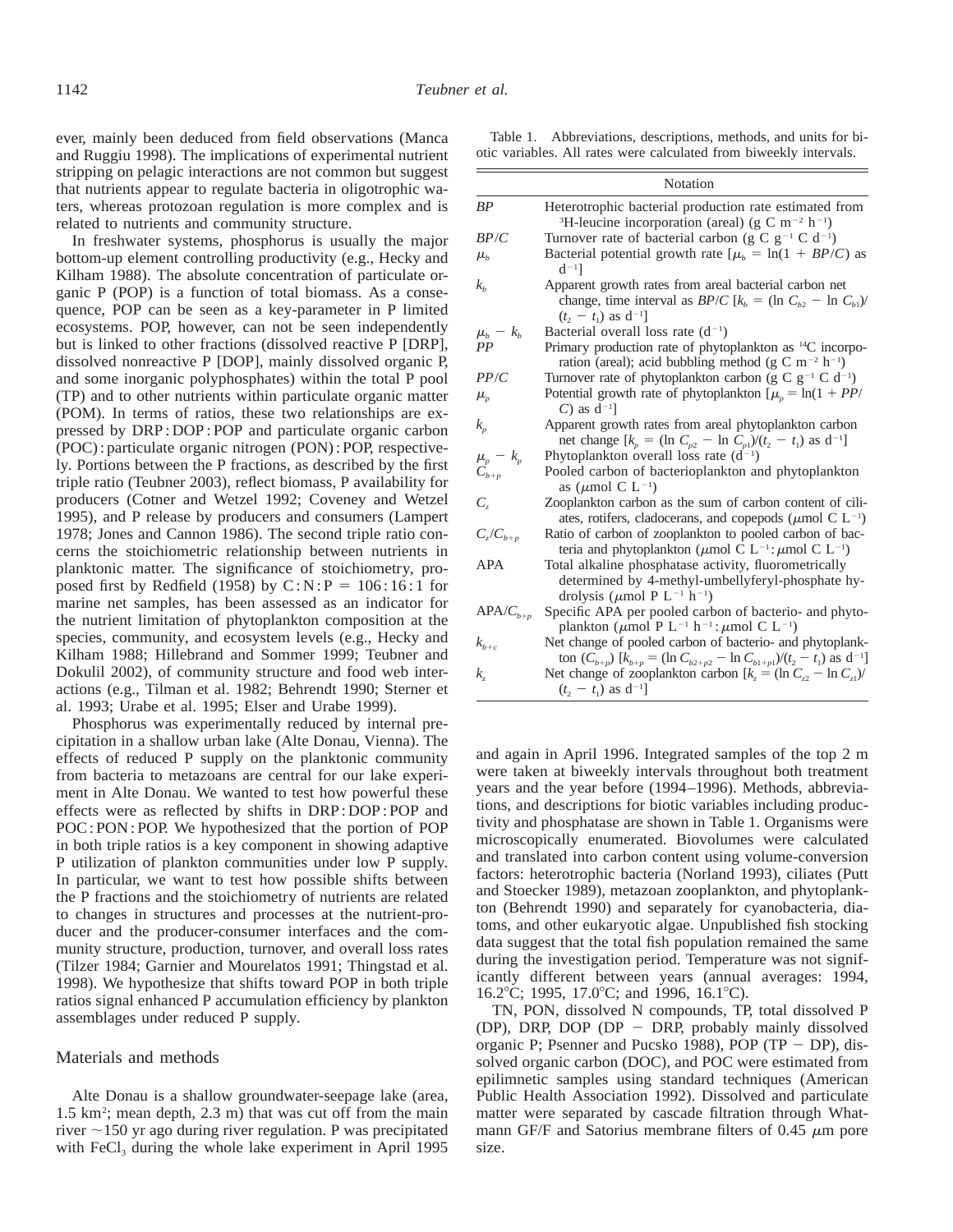

Fig. 1. (A) TP as notched box-whisker plots for 1994–1996. Boxes are notched at the median, with the length of the notches indicating the 95% confidence intervals. (B) Relation between PP and the ratio of bacterial production to primary production 1994–1996 (BP : PP; crosses mark the annual averages, trophic delineation according to Felföldy 1978 shown by dashed vertical lines). (C) Same as B but carbon content of phytoplankton  $(C_p)$  vs.  $C_b$ :  $C_p$ . Regression statistics for BP: PP vs. BP and  $C_b$ :  $C_p$  vs.  $C_p$  were not calculated, to avoid problems with autocorrelations.

Results and discussion

*Decrease of TP and changes of community structure*—TP was stepwise reduced from 2.37  $\mu$ mol L<sup>-1</sup> in 1994 to 0.63  $\mu$ mol L<sup>-1</sup> in 1996. The changes from highly eutrophic to mesotrophic conditions were significant year by year, as indicated by the nonoverlapping notches in the box-whisker plot of Fig. 1A. Annual averages of primary productivity switched in the same way from 7.45 to 0.47 g C m<sup>-2</sup> d<sup>-1</sup> (Fig. 1B). Annual changes for most variables and derived parameters are summarized as box plots in Fig. 2. Significant downward shifts were observed year by year for DOP, POP, and DOC. DRP, POC, primary production (PP), and phytoplankton biovolume (not shown) followed the same trend but reached significantly lower levels only in 1996. Phytoplankton composition changed from cyanobacterial dominance (63% of *Cylindrospermopsis raceborski* Seenayya et Subba Raju) to a mixed assemblage of diatoms, chrysophytes, cryptophytes, and chlorophytes, with a 15% contribution of cyanobacteria after phosphorus reduction.



Fig. 2. Summary of variables and derived parameters as notched box-whisker plots for 1994–1996. Significant changes are indicated by nonoverlapping confidence limits as in Fig. 1.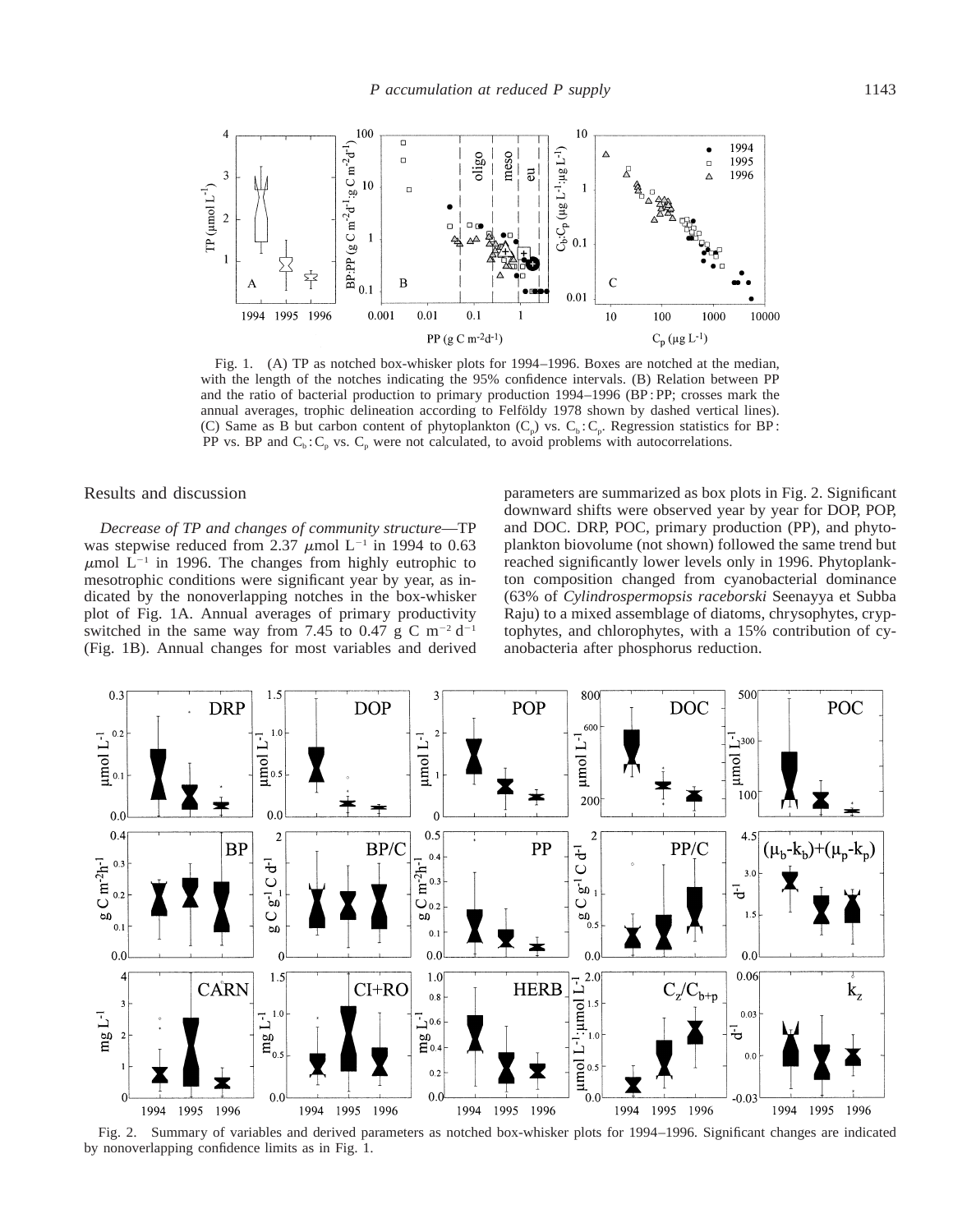

Fig. 3. Pairwise Spearman rank-correlation coefficients between variables and %DRP of TP and absolute DRP in  $\mu$ mol L<sup>-1</sup>, respectively. Data cover all 3 yr ( $n = 60$ ). Coefficients and 0.95 confidence intervals of regression lines are shown only for significant correlations. \* *P*  $< 0.05$ , \*\* *P*  $< 0.01$ , \*\*\* *P*  $< 0.001$ . n.s. = not significant. Variables that are log-transformed have "LN" as suffix. Rotifers (RO) and ciliates (CI) are given as  $\mu$ g L<sup>-1</sup>, for other abbreviations, see "Materials and methods" section and Table 1.

Bacterial biovolume and production (BP) did not follow this general trend. BP remained almost the same during the first 2 yr and then dropped slightly. Bacteria gained relative importance over phytoplankton—PP and algal biomass declined, whereas those of bacteria remained unchanged (Fig. 1B,C). The ratio of BP : PP increased from 0.06 to 0.71 (Fig. 1B) and the ratio of bacterial carbon  $(C_b)$  to phytoplankton carbon  $(C_p)$  from 0.07 to 0.81 (Fig. 1C). Therefore,  $C_b$  was the same order of magnitude as  $\tilde{C}_p$  under reduced nutrient supply, corresponding to mesotrophic conditions. These findings are consistent with observations of enhanced bacterial biomass and production relative to algal biomass and production in oligotrophic compared to eutrophic systems (Cole et al. 1988; Simon et al. 1992; Coveney and Wetzel 1995).

The turnover rate of bacterial carbon (BP/C) remained more or less constant during the investigation period (Fig. 2). Carbon-based turnover rates of phytoplankton (PP/C), however, became higher, suggesting a reduced P availability at low P levels only for algae, similar to observations by Thingstad et al. (1998). Nevertheless, under low P conditions, BP/C exceeded PP/C by 60%.

Interannual patterns differed among the functional zooplankton groups. The greatest development of herbivorous metazooplankton coincided with phytoplankton blooms in 1994 and the lowest was during the third year (Fig. 2). The decline corresponded with a pronounced shift from cladocerans (*Bosmina longirostris, Eubosmina coregoni, Daphnia cucullata, D. hyalina,* and *D. longispina*) to herbivorous calanoida (*Eudiaptomus gracilis*) and nauplii of carnivorous copepods. Carnivorous metazooplankton (CARN), rotifers and ciliates  $(CI+RO)$  showed their highest biomass variability in the first year of P reduction, with their medians significantly higher than before (1995 in Fig. 2). The temporal enhancement of bacterio-herbivorous zooplankton, concomitant with the increase of CARN, indicated that small-sized phytoplankton and bacteria were subsequently consumed by micro- and macrozooplankton. It is now widely accepted that the relative significance of the microbial loop to the pelagic carbon flux becomes higher in nutrient-limited ecosystems

and could be linked to the classic pelagic food chain (Sherr and Sherr 1987; Weisse 1991). In summary, the plankton community structure in Alte Donau shifted during the period of phosphorus reduction, evidently within both the producer and the consumer assemblages.

*Correlation of biotic variables with DRP and %DRP of TP*—Spearman rank correlation was used to examine pairwise relationships between P fractions and the organism groups mentioned above. For DRP as  $\mu$ mol L<sup>-1</sup>, significant relationships were only found with zooplankton groups (Fig. 3, lower panel). Many more significant relations were obtained between the portion of inorganic phosphorus (%DRP of TP) and organism groups. The higher the %DRP of TP was, the lower the alkaline phosphatase activity, the BP and PP, the biomass of carnivorous metazooplankton, rotifers, and ciliates, and the net changes of carbon content of bacterioplankton and phytoplankton. The only non–significantly correlated group was herbivorous metazooplankton.

As exemplified by DRP, the portion of a total pool and not its absolute concentration was of higher explanatory value for biotic parameters in a system of reduced nutrient supply. From that view, we focus below on the proportion between P fractions for assessing the effects of P reduction on biota.

*Shifts toward POP within DRP : DOP : POP and links to nutrient-producer-consumer interfaces*—Shifts between P fractions were evaluated by DRP : DOP : POP as displayed in ternary diagrams (Fig. 4A–D). The %DOP of TP was highest during highly eutrophied conditions, as indicated by the points in sector a (Fig. 4A) and coincided with the phytoplankton summer bloom. Among the three fractions, POP was relatively invariant, whereas both dissolved fractions highly fluctuated, which is seen by the scatter of points along line d, parallel to the DOP : DRP axis. The relative stability of %POP of TP throughout the year is in accordance with longer turnover rates and weakened coupling of both dis-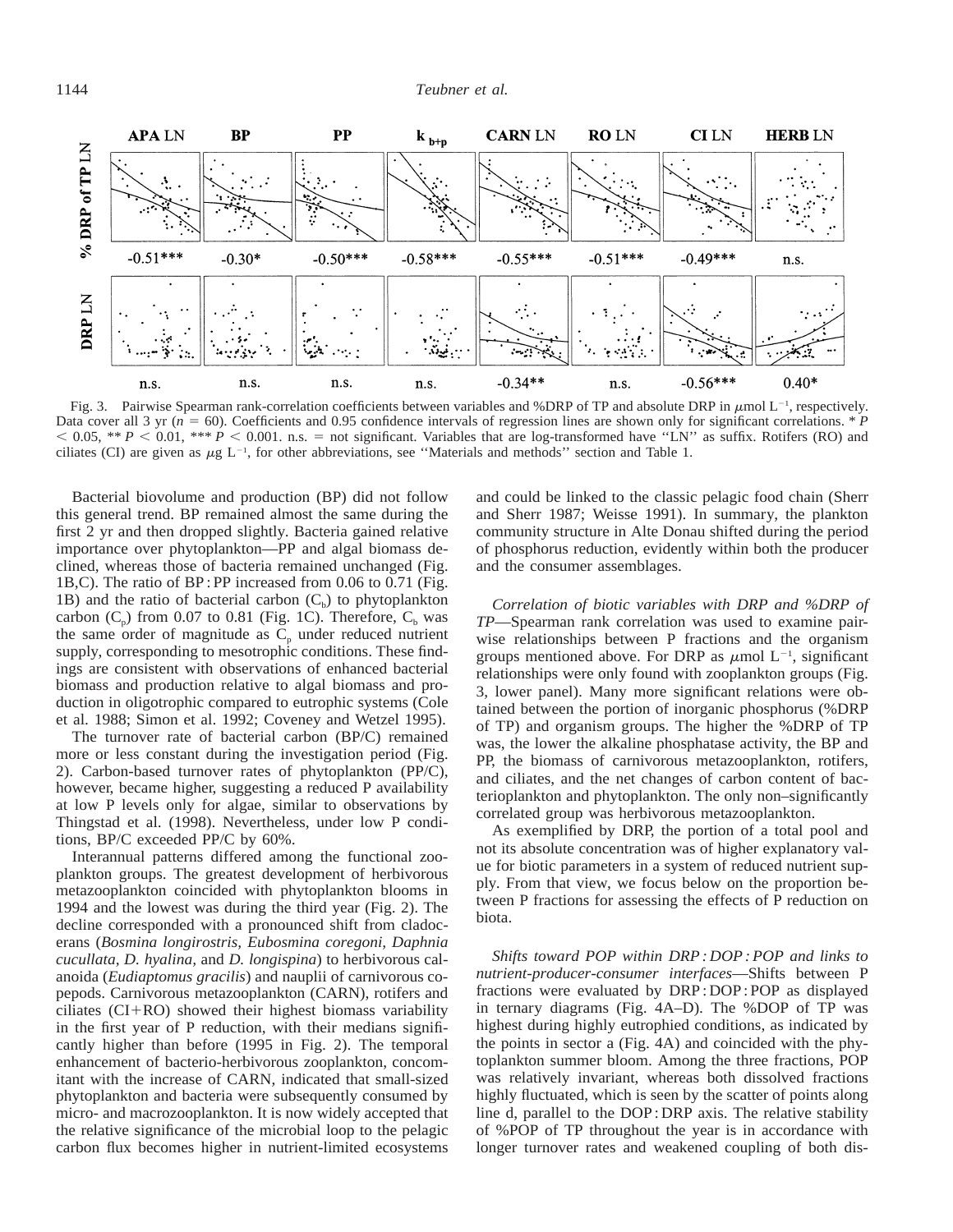

Fig. 4. P accumulation efficiency (A–E) and specific APA (F,  $APA/C_{b+p}$ ) for 1994–1996. (A–D) Proportion between P fractions as  $DRP: DOP: POP. Biweekly data (A–E); triangles = summer, squares = other seasons. Sector a indicates relatively a high portion of DOP,$ b indicates high DRP, and c indicates high POP in the P pool. Sectors are valid for A–E but are shown only in A. Lines d and e are explained in the text. (D) Annual means. Relative increases of POP from year to year are marked by lines on the POP axis. Arrows inside triangles indicate the decrease of DOP at a constant ratio of DRP : POP (decrease in DOP at constant DRP : DOP) and the decrease of DRP at a constant ratio of DOP: POP (decrease in DRP at constant DOP: POP). Data in A–D are normalized as  $C_{TP} = (C_{\text{orig}}/\Sigma_{i=1}^n C_i)$ . (E) Significance of the increase of %POP. E and F, box plots as in Fig. 1.

solved fractions to biomass when total pool size is higher (Capblancq 1990).

After internal P reduction in 1995, %DOP of TP was reduced, whereas %POP increased (Fig. 4B, points in sector c but not a). A more stable DOP : POP ratio was established throughout the year at highly fluctuating DRP, as indicated by the scatter along line e, which intersects at the DRP corner. Especially during autumn, relatively high concentrations of DRP at low POP indicated that DRP was not utilized (autumn points in sector b). Under a further reduced P supply in 1996, the variability of DOP : POP remained the same as during the previous year (Fig. 4C). The ratios DRP : POP and DRP : DOP, however, became also less variable. The low scatter of the points in Fig. 4C indicated a more rapid cycling of all fractions in the P pool.

The increases of annual averages of %POP, marked on the DOP : POP axis in Fig. 4D, were significant, as indicated by the box plots in Fig. 4E. The %POP within the pool increased from 66% to 80% and is seen as an enhanced P accumulation efficiency by the organism assemblages. Among the three fractions, the share of POP was most sensitive to pool size reduction and was charged by the relative decrease of both dissolved fractions, DRP and DOP (molar ratios given in Table 2). The increase of accumulation efficiency in terms of annual averages, however, is again recognized as a two-step process. During the first year, POP was built mainly at the expense of DOP and, in the second, only by DRP, as seen graphically by arrows in Fig 4D.

The accumulation of P by organisms (%POP of TP) at the expense of DOP in the first step of pool size reduction is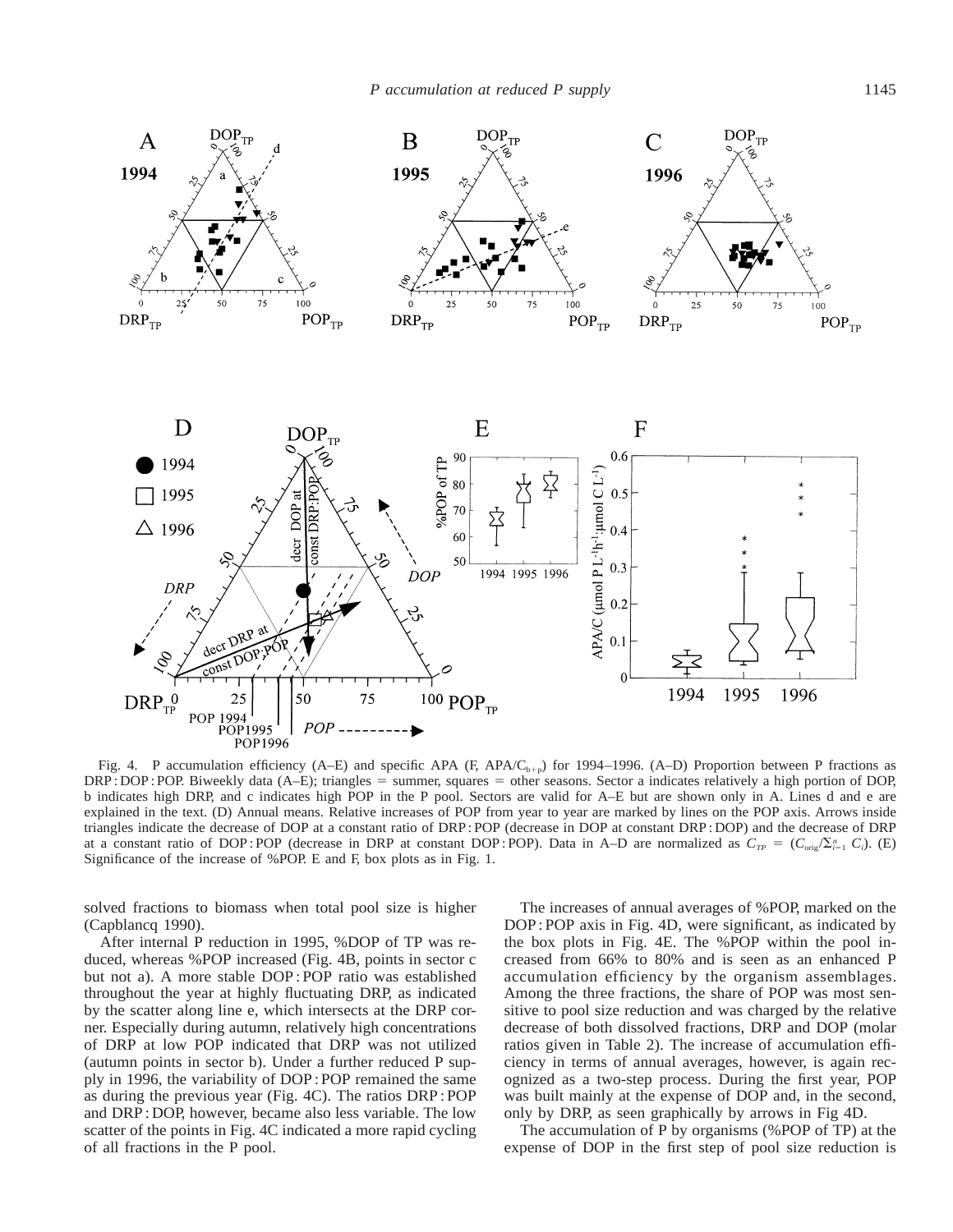Table 2. Annual averages for the molar triple ratios DRP : DOP : POP and POC : PON : POP.

| Year | DRP: DOP: POP | POC: PON: POP |
|------|---------------|---------------|
| 1994 | 0.080:0.425:1 | 119:36:1      |
| 1995 | 0.062:0.206:1 | 97:25:1       |
| 1996 | 0.047:0.206:1 | 62:24:1       |

mainly due to two processes: the enzymatic mobilization of substrate in the DOP pool and the smaller release of DOP because of lower producer biomass, mainly algae (Jones and Cannon 1986). By assuming that the alkaline phosphatase activity (APA) was linked only to producers, the effort of producers to mobilize P resources from the DOP pool can be expressed by the relationship of APA per pooled cell carbon of bacteria and algae (APA/ $C_{b+p}$ , Fig. 4F). Both APA/  $C_{b+n}$  and %POP of TP were directly related to each other (*r*  $= 0.67$ ,  $P < 0.001$ ). Significant increases of APA/C<sub>h+p</sub> were observed during the first year of P reduction, corresponding with the first step of significant increase of the accumulation efficiency, which was mainly at the expense of DOP, as mentioned above (Fig. 4D–F). APA/ $C_{b+p}$  and %POP of TP during the third year validate each other by slight increases and can be interpreted as a high affinity to low portion of both DRP and DOP within the P pool. The significant correlation between the APA and the cell carbon of producers refers to the control of DOP by extracellular enzymes released from both algae ( $r = 0.71$ ,  $P < 0.001$ ) and bacteria ( $r = 0.39$ , *P*  $<$  0.005). This relationship is consistent with observations that APA was associated with particles of both algal and bacterial sizes (Coveney and Wetzel 1995; Jamet et al. 1997) and plays an important role for nutrient recycling at the nutrient-producer interface.

We found further justification of increased P accumulation efficiency by the community at the producer-consumer interface (Fig. 5A–D). Net carbon changes of bacterioplankton plus phytoplankton  $(k_{b+p})$  were high and uncorrelated to zooplankton  $(k<sub>z</sub>)$  during the nutrient-rich condition in 1994 (Figs. 2, 5A). Rates were much lower in 1995, the first year of P reduction, and became correlated ( $r = 0.47, P \le 0.05$ ). The correlation of 0.73 ( $P < 0.001$ ) during the third year can be interpreted as a close functional coupling between both carbon net change rates coinciding with the highest P accumulation efficiency by the pelagic community. The ratio of zooplankton carbon to producer carbon  $(C_z/C_{b+p};$  Figs. 2, 5B) rose from 0.21 to 1.1 over the years and was directly related to the increase of %POP of TP ( $r = 0.64$ ,  $P \leq$ 0.001). This relative enhancement of zooplankton implies an accelerated circulation of matter within Alte Donau, as has been shown by experiments for other ecosystems (Queimaliños et al. 1998) and theoretically reinforced (Loreau 1995).

The control of %DOP at the producer-consumer interface can be deduced from the significant relation to the overall loss rates of producers (Fig. 5C,D;  $r = 0.60, P < 0.001$ ). The loss rates of bacterioplankton were the same order of magnitude (annual averages 1994–1996, 48%, 62%, and 52%) as those of phytoplankton and became even slightly higher than those of phytoplankton under reduced phosphorus levels. These increased relative loss rates are taken as

indirect evidence of enhanced grazing of bacteria, although the biomass remained constant, as has been observed in other ecosystems (e.g., Berman 1990). The same trend of averaged net zooplankton carbon changes and overall producer loss rates [Fig. 2;  $(\mu_b - k_b) + (\mu_p - k_p)$  and  $k_z$ ] confirm observations by Tilzer (1984) and Garnier and Mourelatos (1991) that losses can largely be explained by grazing. Enhanced loss rates and high %DOP of TP during the first year were accompanied by a dominance of cladocerans, which are known for their sloppy feeding (Lampert 1978). The decreased overall loss rates after P reduction during the following years for both algae and bacteria were associated with pronounced internal shifts in zooplankton from bacterioalgivor to carnivorous assemblages. The ratio of herbivorous zooplankton to carnivores correlated with prey overall loss rates as  $r = -0.41$ ,  $P < 0.005$ . Evaluated at the producer-consumer interface, the higher %POP of TP at the expense of DOP was related to lower overall loss rates, which were associated with the shift from a direct food chain toward a multistep food web—in other words, a shift from new production to regenerated production (Capblancq 1990).

To conclude, the increased P accumulation by organisms was driven from both the nutrient-producer and producerconsumer interface. The first was associated with higher specific APA and the second with a tighter coupling between producers and consumers and lower overall loss rates of producers.

*Shifts toward POP within POC : PON : POP and pelagic community compositional changes*—With increasing %POP of TP over the years of reduced P supply, the stoichiometry among C, N, and P shifted successively toward P-rich organic matter, as indicated by the scatter toward the POP corner in Fig. 5E (annual averages in Table 2). We assume that the Redfield ratio was valid for Alte Donau, because the scatter areas covered the point of the optimum ratio of 106: 16 : 1 (Fig. 5E). If nutrients are scaled in optimum proportions (Teubner and Dokulil 2002; Teubner 2003), stoichiometric shifts were mainly associated with the increase of P, whereas C decreased slightly and N remained almost the same relative to P and C. In terms of ratios, POC : POP was mainly affected (extent of variation is displayed by the length of the black bar on the POC : POP axis in Fig. 5E).

The stoichiometric shift toward P-rich organism assemblage in Alte Donau at reduced P supply seemed a priori to be paradoxical. The restructured pelagic community can explain it, however. Stoichiometric data from eutrophied Großer Müggelsee by Behrendt (1990), reevaluated as  $C: N$ : P in Fig. 5F, evidently show that diatoms and other eukaryotic algae contain more P than relatively N-rich cyanobacteria. Metazooplankton is considerably lower in C than phytoplankton (Behrendt 1990) or seston mainly containing algae (Urabe et al. 1995). Heterotrophic bacteria under balanced nutrient conditions are low in C but rich in P in comparison to other organisms (Fig. 5F; Goldman et al. 1987; Vadstein et al. 1988; Eccleston-Parry and Leadbeater 1995). Shifts in stoichiometry toward P-rich assemblages in Alte Donau can therefore be explained by pronounced shifts toward P-rich producers, the replacement of cyanobacteria by P-rich eukaryotic algae, and the increase of the relative im-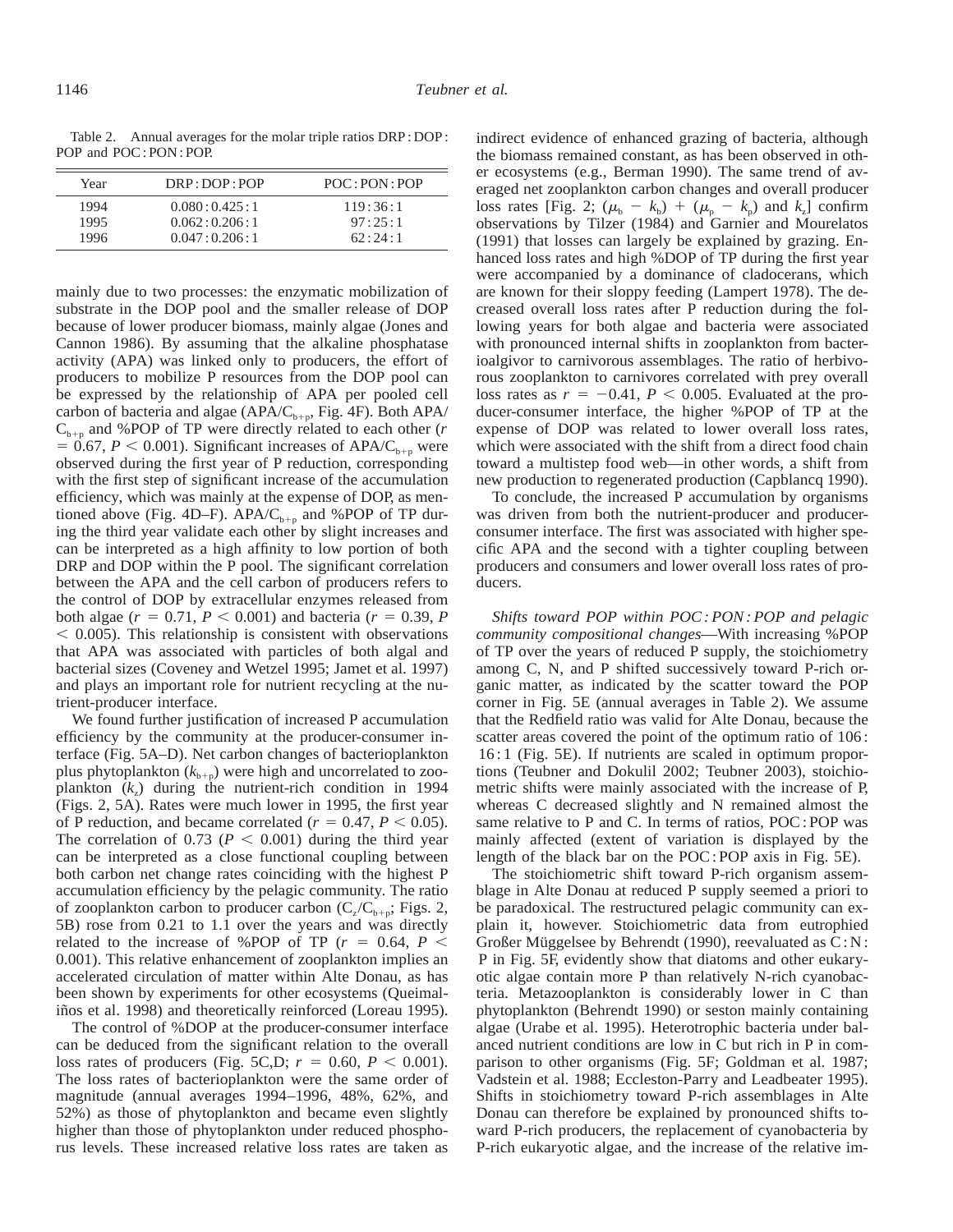

Fig. 5. Producer-consumer relationships (A–D) and stoichiometry of POM (E and F). (A) Net change rate for pooled C of bacterioand phytoplankton ( $k_{b+p}$ ) and zooplankton ( $k_z$ ). Correlations between both rates were estimated separately for each year (1994,  $n = 11$ ; 1995 and 1996,  $n = 21$ ). (B) Ratio of zooplankton C to bacteriophytoplanktonic C (C<sub>z</sub>: C<sub>b+p</sub>) in relation to %POP of TP. (C) Overall loss rates for bacterioplankton and phytoplankton and for the sum of both. (D) Overall loss rates for pooled bacterio- and phytoplankton in relation to %DOP of TP. A, B, and D, Spearman rank-correlation coefficients. (E) Ratio of POC : PON : POP for Alte Donau. Annual averages as points and distribution of original data as areas. Scaling according to Redfield's ratio (POC<sub>C:N:P</sub> = POC<sub>orig</sub>/106, PON<sub>C:N:P</sub> =  $PON_{\text{orig}}/16$ , and  $POP_{\text{CNP}} = POP_{\text{orig}}/1$ ), line a indicates the constant ratio of  $POC$ :  $POP = 106:1$ , b of  $PON$ :  $POP = 16:1$ , and c of  $POC$ : PON  $= 106:16$ ; the intersection of these three lines is 106:16:1. The length of the thick black bar on the POC: POP axis indicates the relative variability of C:P between annual averages, and black bars on the other axes are the variability for C:N and N:P, respectively. (F) Scaling and lines as in E, but data from the following: Lake Müggelsee (Behrendt 1990),  $1 =$  cyanobacteria (contribution of  $>76\%$  to phytoplankton biovolume, from summer),  $2 =$  eukaryotic algae ( $>61\%$ , from spring), and  $3 =$  metazooplankton; Lake Biwa (Urabe et al. 1995),  $4 =$  seston <98  $\mu$ m and <20  $\mu$ m and 5 = metazooplankton; cultures of heterotrophic bacteria, 6 = single freshwater strain at balanced nutrient conditions (Eccleston-Parry and Leadbeater 1995) and  $7 =$  marine assemblage (Goldman et al. 1987).

portance of P-rich bacteria. Under reduced P supply, the ratio of  $C_b$ :  $C_p$  increased by about an order of magnitude, emphasizing the contribution to biotic P by heterotrophic bacteria in Alte Donau. Commonly, their contribution to particulate P is sevenfold higher than that of particulate carbon, whereas the contribution of particulate P is less than half in algae than that of particulate C (Vadstein 2000). The stoichiometric decrease of POC was further triggered by the relative increase of animal biomass versus plants. The lower POC : POP ratio under reduced TP conditions therefore corresponded well with simultaneous changes of both the relative increase of heterotrophic bacteria among producers and the increase of zooplankton among the pelagic community.

The stoichiometric shift toward the limiting element is a common phenomenon of individual adaptation of producer organisms. The elemental composition of individual bacterial and algal cells can vary strongly in contrast to consumers keeping their elemental composition within a limited range, even if the elemental composition of ingested food is much different from their body tissue (Sterner et al. 1993; Elser and Urabe 1999). The uptake systems of bacteria and algae adapt sensitively to reduced external nutrient concentrations by changes in affinity, threshold values, and storage capacity (Falkner et al. 1989). Bacteria that appear to have especially higher affinities and more rapid specific uptakes for DRP than algae could outcompete larger-celled phytoplankton under P-limited conditions and be P-rich organisms through the high storage capacity of polyphosphates under natural conditions (Rhee 1973; Berman 1985; Vrede 1998; Vadstein 2000). A reevaluation of data from Behrendt (1990), Teubner et al. (1999), and Teubner and Dokulil (2002) shows that N-rich algae (cyanobacteria) dominate under N limitation and that P-rich organisms (diatoms and other eukaryotic algae) dominate under P limitation (Fig. 5; fig. 1A in Teubner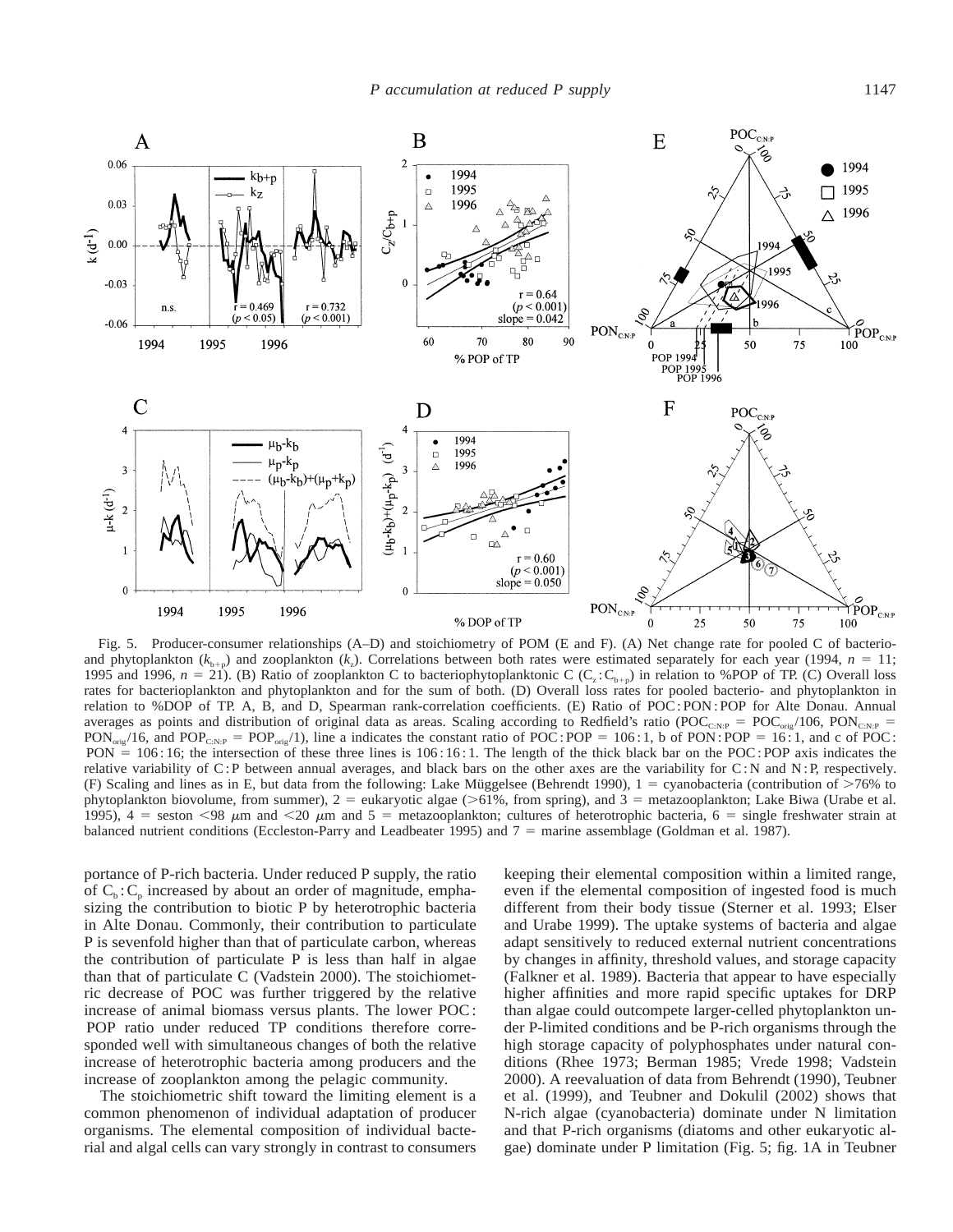et al. 1999; fig. 5, triangle for MUES, in Teubner and Dokulil 2002). Cyanobacteria are relatively N rich because of N storage in cyanophycin and phycobiliproteins in addition to P storage by polyphosphates.

Our hypothesis that the P accumulation efficiency of the pelagic community (%POP of TP) was enhanced under reduced P supply and was also reflected in the stoichiometry of  $C: N: P$  by shifts toward a P-rich pelagic community was experimentally supported. The coupling between both trends was mirrored by shifts toward POP simultaneously in the both DRP : DOP : POP and POC : PON : POP ratios. The evidence that the increased %POP of TP reflects the adaptive P utilization of a planktonic community under low P supply was substantiated by correlative relationships to changes in the structure and processes at the nutrient-producer and producer-consumer interfaces (biomass parameters, turnover rates, and overall loss rates). The stoichiometric shift toward a P-rich community can be explained by compositional changes. As a consequence, both shifts toward POP suggest that the pelagic community acted as a sink for phosphorus under conditions of reduced P supply.

#### *References*

- AMERICAN PUBLIC HEALTH ASSOCIATION (APHA). 1992. Standard methods for examination of water and wastewater. 18th ed. APHA.
- BEHRENDT, H. 1990. The chemical composition of phytoplankton and zooplankton in an shallow lake. Arch. Hydrobiol. **118:** 129–145.
- BERMAN, T. 1985. Uptake of [<sup>32</sup>P]orthophosphate by algae and bacteria in lake Kinneret. J. Plankton Res. **7:** 71–84.

. 1990. Microbial food-webs and nutrient cycling in lakes: Changing perspectives. Large lakes, pp. 511–525. *In* M. M. Tilzer and C. Serruya [eds.], Ecological structure and function. Springer.

- CAPBLANCQ, J. 1990. Nutrient dynamics and pelagic food web interactions in oligotrophic and eutrophic environments—an overview. Hydrobiologia **207:** 1–14.
- COLE, J. J., S. FINDLAY, AND M. L. PACE. 1988. Bacterial production in fresh and saltwater ecosystems: A cross-system overview. Mar. Ecol. Prog. Ser. **24:** 1–10.
- COTNER, J. B., JR., AND R. G. WETZEL. 1992. Uptake of dissolved inorganic and organic phosphorus compounds by phytoplankton and bacterioplankton. Limnol. Oceanogr. **37:** 232–243.
- COVENEY, M. F., AND R. G. WETZEL. 1995. Biomass, production and specific growth rate of bacterioplankton and coupling to phytoplankton in an oligotrophic lake. Limnol. Oceanogr. **40:** 1187–1200.
- ECCLESTON-PARRY, J. D., AND S. C. LEADBEATER. 1995. Regeneration of phosphorus and nitrogen by four species of heterotrophic nanoflagellates feeding on three nutritional states of a single bacterial strain. Appl. Environ. Micobiol. **61:** 1033–1038.
- ELSER, J., AND J. URABE. 1999. The stoichiometry of consumerdriven nutrient recycling: Theory, observations, and consequences. Ecology **80:** 735–751.
- FALKNER, G., R. FALKNER, AND A. J. SCHWAB. 1989. Bioenergetic characterization of transient state phosphate uptake by the cyanobacterium *Anacystis nidulans.* Arch. Microbiol. **52:** 353– 361.
- FELFÖLDY, L. 1987. A biológiai vízminosítés. Vízügyi Hidrobiológia VGI Budapest **16:** 0–259.

GARNIER, J., AND S. MOURELATOS. 1991. Contribution of grazing

in phytoplankton overall losses in a shallow French lake. Freshw. Biol. **25:** 515–523.

- GOLDMAN, J. C., D. A. CARON, AND M. R. DENNETT. 1987. Regulation of gross efficiency and ammonium regeneration in bacteria by substrate C : N ratio. Limnol. Oceanogr. **32:** 1239– 1252.
- HECKY, R. E., AND P. KILHAM. 1988. Nutrient limitation of phytoplankton in freshwater and marine environments: A review of recent evidence on the effects of enrichment. Limnol. Oceanogr. **33:** 796–822.
- HILLEBRAND, H., AND U. SOMMER. 1999. The nutrient stoichiometry of benthic microalgal growth: Redfield proportions are optimal. Limnol. Oceanogr. **44:** 440–446.
- JAMET, D., C. AMBLARD, AND J. DEVAUX. 1997. Seasonal changes in alkaline phosphatase activity of bacteria and microalgae in Lake Pavin (Massif Central, France). Hydrobiologia **347:** 185– 195.
- JONES, A. K., AND R. C. CANNON. 1986. The release of micro-algal photosynthate and associated bacterial uptake and heterotrophic growth. Br. Phycol. J. **21:** 341–358.
- LAMPERT, W. 1978. Release of dissolved organic carbon by grazing zooplankton. Limnol. Oceanogr. **23:** 831–834.
- LOREAU, M. 1995. Consumers as maximizers of matter and energy flow in ecosystems. Am. Nat. **145:** 22–42.
- MANCA, M., AND D. RUGGIU. 1998. Consequences of pelagic foodweb changes during a lon-term lake oligotrophication process. Limnol. Oceanogr. **43:** 1368–1373.
- NORLAND, S. 1993. The relationship between biomass and volume of bacteria, p. 303–307. *In* P. F. Kemp, E. B. Sherr, and J. J. Cole [eds.], Current methods in aquatic microbial ecology. Lewis.
- PACE, M. L., AND E. FUNKE. 1991. Regulation of planktonic microbial communities by nutrients and herbivores. Ecology **72:** 904–914.
- PSENNER, R., AND R. PUCSKO. 1988. Phosphorus fractionation: Advantages and limits of the method for the study of sediment P origins and interactions. Arch. Hydrobiol. Beih. Ergebn. Limnol. **30:** 43–59.
- PUTT, M., AND D. K. STOECKER. 1989. An experimentally determined carbon : volume ratio for marine ''oligotrichous'' ciliates from estuarine and coastal waters. Limnol. Oceanogr. **34:** 1097–1103.
- QUEIMALIÑOS, C. P., B. E. MODENUTTI, AND E. G. BALSEIRO. 1998. Phytoplankton responses to experimental enhancement of grazing pressure and nutrient recycling in a small Andean lake. Freshw. Biol. **40:** 41–49.
- REDFIELD, A. C. 1958. The biological control of chemical factors in the environment. Am. Sci. **46:** 205–222.
- RHEE, G.-Y. 1973. A continuous culture study of phosphate uptake, growth rate, and polyphosphate in *Scenedesmus* spp. J. Phycol. **9:** 495–506.
- SHERR, E. B., AND B. F. SHERR. 1987. High rates of consumption of bacteria by pelagic ciliates. Nature **325:** 710–711.
- SIMON, M., B. C. CHO, AND F. AZAM. 1992. Significance of bacterial biomass in lakes and the ocean: Comparison to phytoplankton biomass and biochemical implications. Mar. Ecol. Prog. Ser. **86:** 103–110.
- STERNER, R. W., D. D. HAGEMEIER, W. L. SMITH, AND R. F. SMITH. 1993. Phytoplankton limitation and food quality for Daphnia. Limnol. Oceanogr. **38:** 857–871.
- TEUBNER, K. 2003. Phytoplankton, pelagic community and nutrients in a deep oligotrophic alpine lake: Ratios as sensitive indicators of the use of P resources (DRP : DOP : PP and TN : TP : SRSi). Wat. Res. **37:** 1583–1592.
	- , AND M. T. DOKULIL. 2002. Ecological stoichiometry of TN : TP : SRSi in freshwaters: Nutrient ratios and seasonal